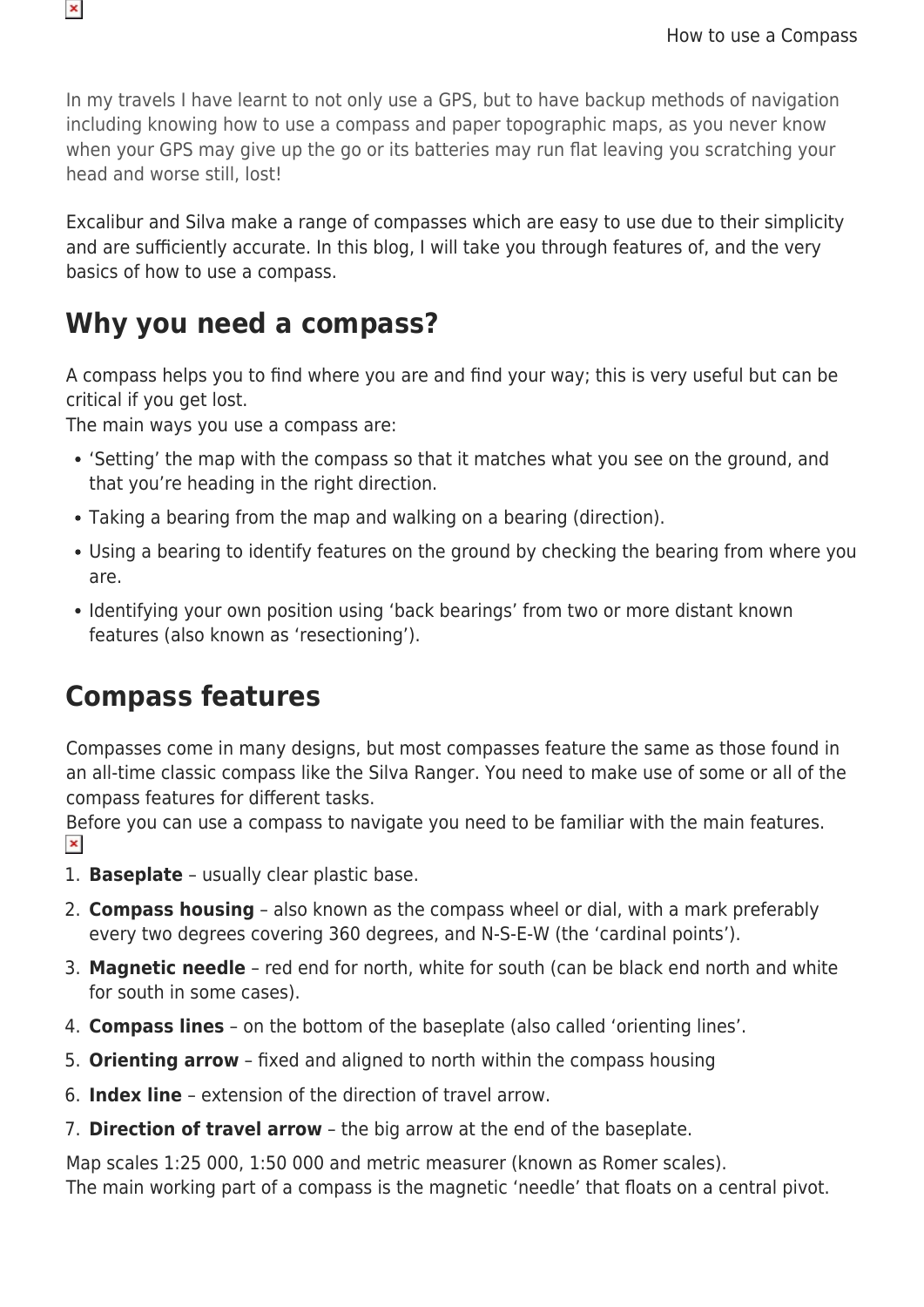The red end always points to the earth's magnetic north pole and the outer ring is marked with the cardinal points of the compass (N-S-E-W) and every 2 degrees. These markings are used to get bearings (the direction from where you are, to where you want to go). If you rotate the ring (2. Compass housing) to line-up the red north of the needle to the red arrow on the base plate, a bearing can be taken from the compass ring.

#### **Where is north?**

 $\pmb{\times}$ 

There is however, a slight complication; magnetic north is not the same as map grid north because magnetic north (where the compass needle points) changes in different areas of the world, and also changes over time.

To get a completely accurate reading you have to adjust the bearing to take account of the difference between map grid north and magnetic north. The degree of deviation is marked on printed Ordnance Survey maps but as a rough guide, you should adjust by 2 degrees by turning the compass housing anticlockwise. For longer trips, the difference can have a significant impact on navigation.

#### **How to use your compass**

Items you may need to help carry out the following steps: Topographic map (if you haven't already got one in front of you while your scratching your head wondering… which way do I go…), ruler, pencil (ideally) or highlighter, protractor, eraser.

This step by step guide will make much more sense if you have the equipment listed above available to you to carry out each step while reading each step.

# **Step 1**

Lay your map down somewhere flat and place your compass on top. Draw a line between your starting point and your destination to show the direction of travel. Now, line up the base plate edge with the direction in which you want to go, represented in the photo by the highlighted line on the map.

Line up the base plate edge with your direction of travel.

# **Step 2**

Keeping the base plate edge of your compass in line with your direction of travel, carefully rotate the graduated dial until the N, orienting arrow (5), and compass lines (4) are all pointing in the direction of north on your map. On most maps north is straight up, but make sure you check with the legend on the map that you are using, I have seen maps that do not adhere to this cartographic standard. Ignore magnetic declination/variation, for now, if accuracy is not critical and the distance you have to travel is not enormous, you should be able to use the compass without declination/variation adjustment.

Rotate the graduated dial to line up with grid lines.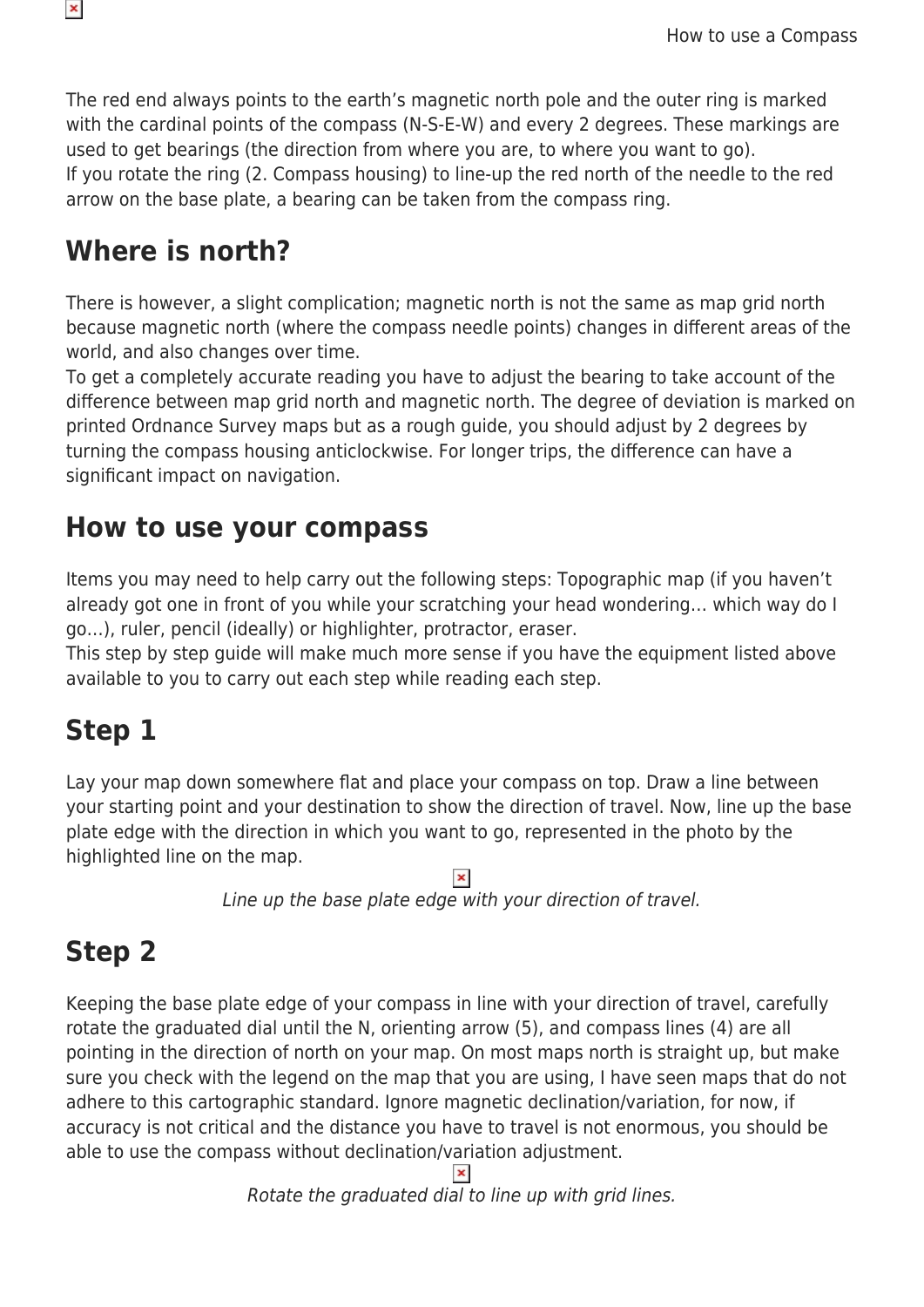# **Step 3**

 $\pmb{\times}$ 

Remove the compass from the map and hold it level out in front of you with the direction of travel arrow (7) is pointing straight ahead. Turn your body until the north end of the magnetic needle (in my case it's the red end, sometimes it's black as shown on compasses in other photos within this story) is directly over the orienting arrow (5), pointing to the "N" on the dial.

The direction of travel arrow is now pointing in precisely the direction you want to travel in order to reach your destination. The easiest way to use your compass now is by using the "snap or sight a line" method. While holding your compass in the direction of travel, look up and sight a landmark or object that is not too far away and is in the direction you want to travel.

Put your compass away or hang it around your neck and start walking towards the landmark or object that you spotted/sighted. Once you reach it, repeat the process by holding your compass as before making sure it is still set according to your map, sighting another landmark, and walking to it.

Continue doing this until you reach your destination. This is the method I find easiest and use most depending on the scenario.

Line up the needle with north on the graduated dial.

# **Find Your Exact Position on a Map**

Now that you know how to use a compass to navigate in the direction you want to travel, the next step is to learn how to determine exactly where you are along that path at any given point. This is another important use for a compass and another important lesson well worth learning before you head bush.

In order to determine your position, you will need to choose two visible landmarks that you can easily identify on your map. Power lines bends in rivers or streams, mountains, and lakes are perfect for this. Choose two that you can see from where you are standing and mark them on your map as L1 and L2.

Holding the compass directly in front of you, point the direction of travel arrow toward the first landmark (L1) and rotate the compass dial until the black end of the magnetic needle points to "N" on the dial. Read the heading at the index line (which is the same as the direction of travel arrow).

Pivot compass around landmark until orienting lines match map grid lines

Place the compass on your map with base plate edge touching the first landmark (L1). Pivot the compass around on L1 until the orienting arrow or orienting lines align with the magnetic north lines on your map.

Draw a line from the landmark (L1) along the side of the base plate across your map. Repeat this process for the second landmark (L2) and where the two lines intersect on your map is your exact location.

The intersection of lines is your position.